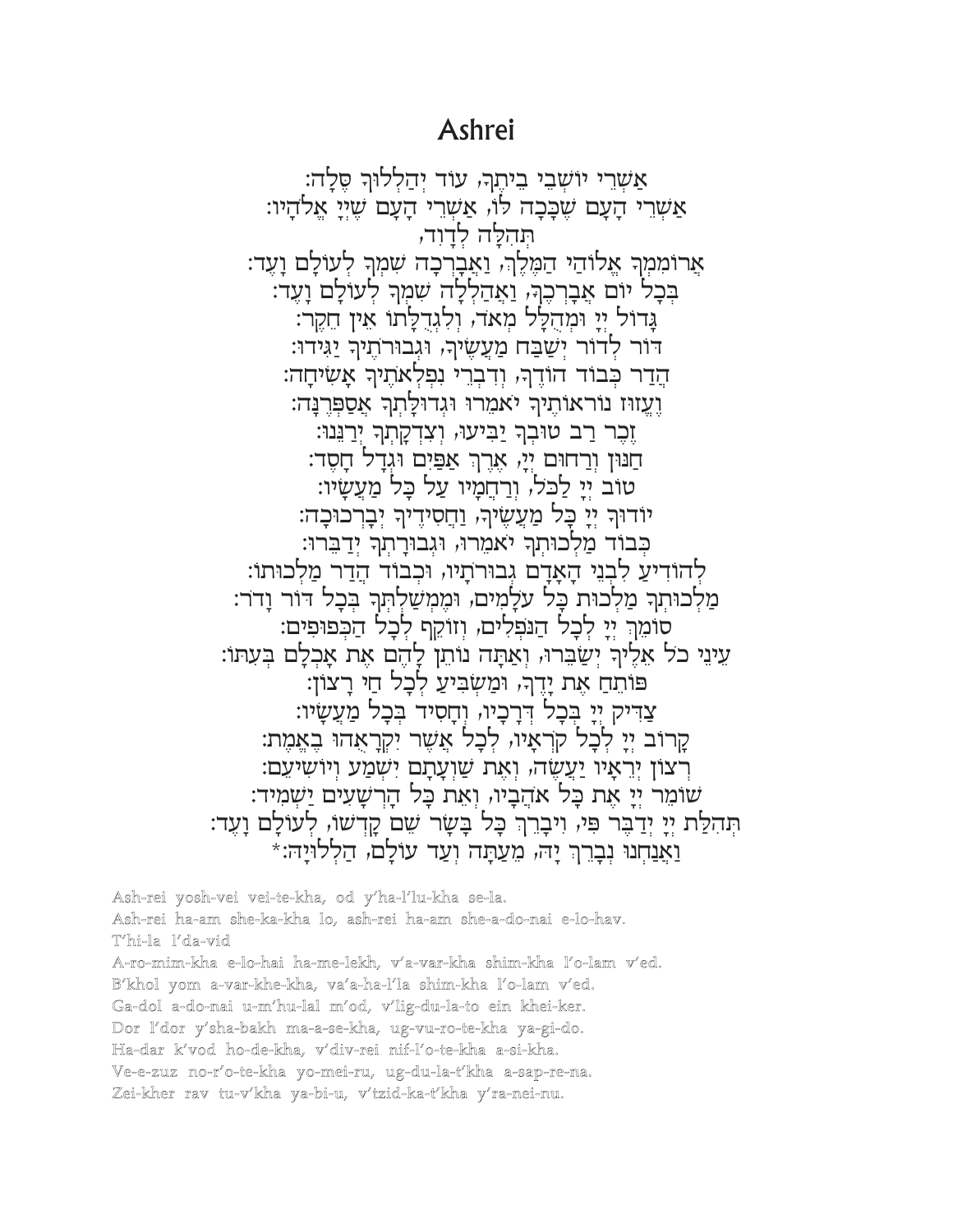Kha-nun v'ra-khum a-do-nai, e-rekh a-pa-yim ug-dol-kha-sed. Tov a-do-nai la-kol, v'rakh-a-mav al kol-ma-a-sav. Yo-du-kha a-do-nai kol-ma-a-se-kha, v'kha-si-de-kha y'var-khu-kha. K-vod mal-khu-t'kha yo-mei-ru, ug-vu-ra-t'kha y'da-bei-ru. L'ho-di-a liv-nei ha-a-dam g'vu-ro-tav, u-kh'vod ha-dar mal-khu-to. Mal-khu-t'kha mal-khut kol-o-la-mim, u-mem-shal-t'kha b'khol-dor va-dor. So-meikh a-do-nai l'khol-ha-nof-lim, v'zo-keif l'khol-ha-k'fu-fim. Ei-nei khol ei-le-kha y-sa-bei-ru, v'a-ta no-tein la-hem et-okh-lam b'i-to. Po-tei-akh et-ya-de-kha, u-mas-bi-a l'khol-khai ra-tzon. Tza-dik a-do-nai b'khol-d'ra-khav, v'kha-sid b'khol-ma-a-sav. Ka-rov a-do-nai l'khol-ko-r'av, l'khol a-sher yik-ra-u-hu ve-e-met. R'tzon y'rei-av ya-a-seh, v'et-shav-a-tam yish-ma v'yo-shi-eim. Sho-meir a-do-nai et-kol-o-ha-vav, v'eit kol-ha-r'sha-im yash-mid. T'hi-lat a-do-nai y'da-ber pi, vi-va-reikh kol-ba-sar sheim kod-sho l'o-lam va-ed. Va-a-nakh-nu n'va-reikh ya, mei-a-ta v'ad o-lam. Ha-l'lu-ya. Happy are those who dwell in Your house; they are always praising You, Selah!

Happy is the people for whom this is so, happy is the people whose God is Adonai. A psalm of praise by David,

I will exalt You, my God the Ruler, and I will bless Your Name forever and ever.

Every day I will bless You, and I will extol Your Name forever and ever.

Adonai is great and exceedingly praised, and God's greatness is beyond investigation.

Each generation will praise Your deeds to the next and of Your mighty deeds they will tell.

The majestic glory of Your grandeur and Your wondrous deeds I shall meditate on.

And of Your awesome power they will speak, and Your greatness I shall relate.

A memory of Your abundant goodness they will utter and of Your righteousness they will sing exultantly.

Gracious and merciful is Adonai, slow to anger and abundant in kindness.

Adonai is good to all; God's mercies are on all God's works.

All Your works shall thank You, Adonai, and Your devout ones will bless You.

Of the glory of Your kingdom they will speak, and of Your power they will tell;

To make known to human beings God's mighty deeds, and the majestic splendor of God's kingdom.

Your kingdom is a kingdom of all eternities, and Your dominion is throughout every generation.

Adonai supports all the fallen ones and straightens all the bent.

The eyes of all look to You with hope and You give them their food in its time;

You open Your hand, and satisfy the desire of every living thing.

Righteous is Adonai in all God's ways and magnanimous in all God's deeds.

Adonai is close to all who call upon God, to all who call upon God in truth.

The will of those who fear God, God will do; and their cry God will hear, and save them.

Adonai protects all who love God; but all the wicked God will destroy.

May my mouth declare the praise of Adonai and may all flesh bless God's Holy Name forever and ever. And we will bless God from this time and forever, Halleluyah!

## D'rash

**Happy are those who dwell in Your house; they will always praise You, Selah!***—Those who have made* You a presence where they dwell are touched least by the forces that destroy individuals, families, and communities; may they never forget Hamakom (lit., "the place" where God is present). A Psalm of praise by David-An ancient voice, yet alive, turning my insides out, greeting the unknown in me, whether I am sovereign or subject. I will exalt You, my God the Ruler, and I will bless Your Name forever and ever. Every day I will bless You, and I will extol Your Name forever and ever. Adonai is great and exceedingly praised, and God's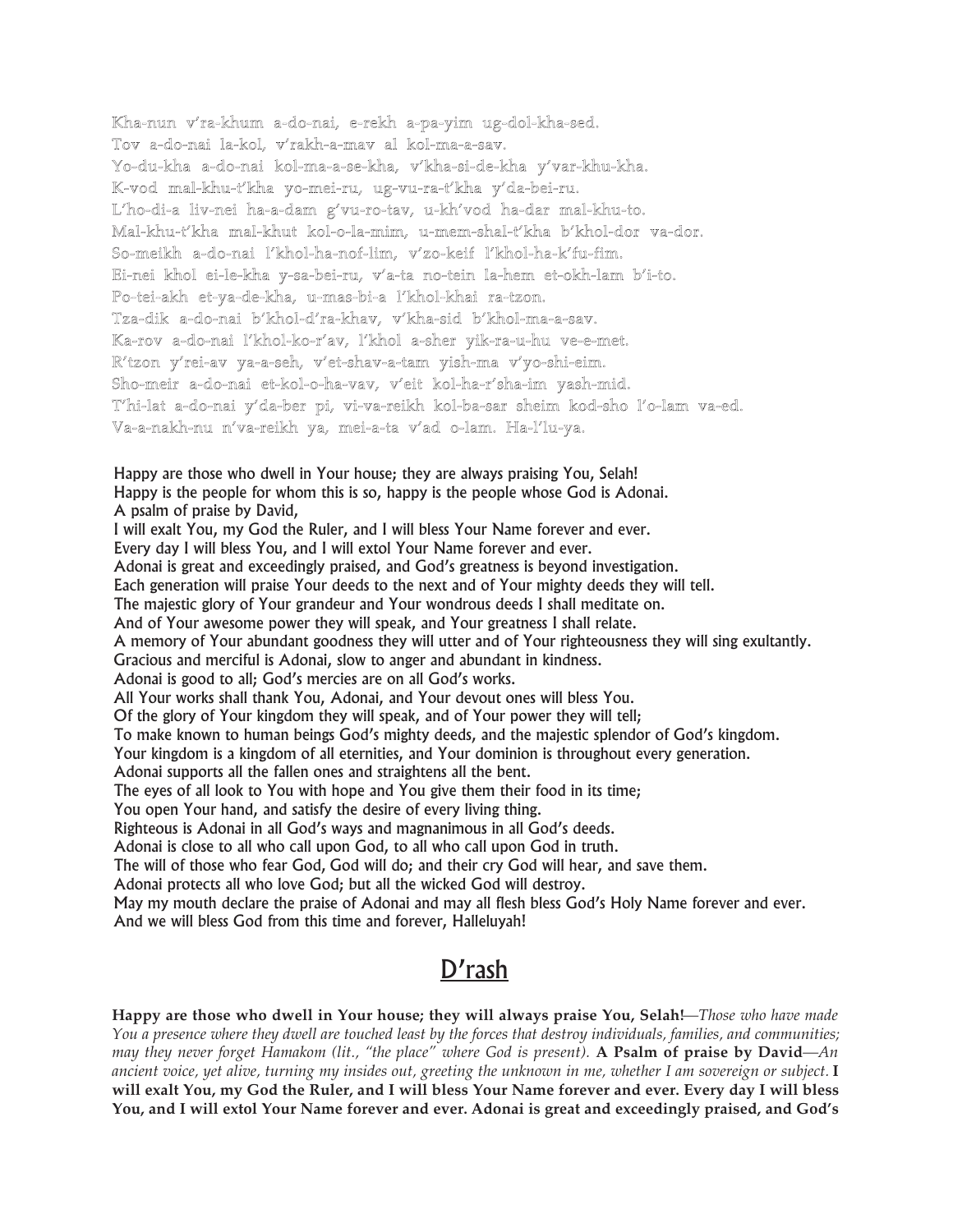**greatness is beyond investigation. Each generation will praise Your deeds to the next, and of Your** mighty deeds they will tell—To those who will listen or learn, may I shout Your Name from the heights, protesting all that is malignant and cruel, knowing that therein is the legacy for our children and all the children that come after them. The majestic glory of Your grandeur and Your wondrous deeds I shall meditate on. **And of Your awesome power they will speak, and Your greatness I shall relate. A memory of Your abundant goodness they will utter and of Your righteousness they will sing exultantly***—Your Shabbat, between what we have done to live in Your image and what we have yet to do, is our haven, the sacred time when we* come together in consolation and celebration of the week past and joyful renewal of our vision and vitality for the *struggles of the week ahead.* **Gracious and merciful is Adonai, slow to anger and abundant in kindness.** Adonai is good to all; God's mercies are on all God's works-How little we have suffered for all our *self-serving manipulations; how undeserving we have been for our survival and success—with chutzpah (effrontery)* we've called them serendipitous. When living in God's image, our needs have been fulfilled; we have been shepherded and prepared for the challenges we've faced. All Your works shall thank You, Adonai, and Your devout ones will bless You. Of the glory of Your kingdom they will speak, and of Your power they will tell. To **make known to human beings God's mighty deeds, and the majestic splendor of God's kingdom***—Your rivers are running, Your justice demanding, Your creation renewed—another glorious day. You have filled us with* wonder, lifting us high up above. The words spill out despite our reluctance: You have thrilled us beyond knowing, *taking us out of ourselves.* **Your kingdom is a kingdom of all eternities, and Your dominion is throughout** every generation—The sages of science have made it their mission to discover what we call the immutable laws of *nature, succeeding beyond our wildest imagining.* **Adonai supports the fallen ones and straightens all the** bent. The eyes of all look to You with hope and You give them food in its time—You have given us blessings beyond counting; You have given us life and hope, earth and its provender, and the loved ones you have made and brought to us in Your goodness. You open Your hand, and satisfy the desire of every living **thing. Righteous is Adonai in all God's ways and magnanimous in all God's deeds***—You are our source* and our sustenance, Who without fail provides for all our needs when we reach within ourselves, our families, our communities, and our people to use all that You have given us. Adonai is close to all who call upon God, to all who call upon God in truth—We embrace Your divine power, accepting openly and joyfully that in You and Your Torah we are strengthened and guided to meet the challenges we face. The will of those who are in awe of God, God will do—When we are angry because we don't want to be held accountable for others and for the consequences of our own actions, we may choose atonement or greater spiritual alienation from the divine image that the Creator implanted within us. When we choose to be at one with God, in the service of the Holy One, God does our will. Adonai protects all who love God—But God rebuked Moses at the edge of the Reed Sea for *remaining immobilized in prayer, waiting passively for God's salvation, while the Children of Israel were threatened by the pursuing Egyptians. We too must act to save ourselves.* **But all the wicked God will destroy***—If we miss* the right path, thus wronging or losing ourself and, possibly, others, because we fail to speak or act when we might prevent harm to one who is innocent, we tilt ourselves toward evil, which if not halted is the beginning of our destruction. In effect, we do evil by failing to act against it when it is within our power. We thus bear the burden of self-imposed alienation from the Creator of the world and all that is good in it. May my mouth declare the praise of Adonai and may all flesh bless God's Holy Name forever and ever. And we will bless God **from this time and forever, Halleluyah!***—May each of us, with the Torah as our guide, become a blessing in the lives of those around us, always acquiescing to the urge to tell of the gifts we have received in return, praise God!*

## Iyun Tefilla

## BE THE FIRST IN YOUR NEIGHBORHOOD!!!

To build a Perpetual motion machine! Project Plans Available now! Step 1: Make yourself Happy!